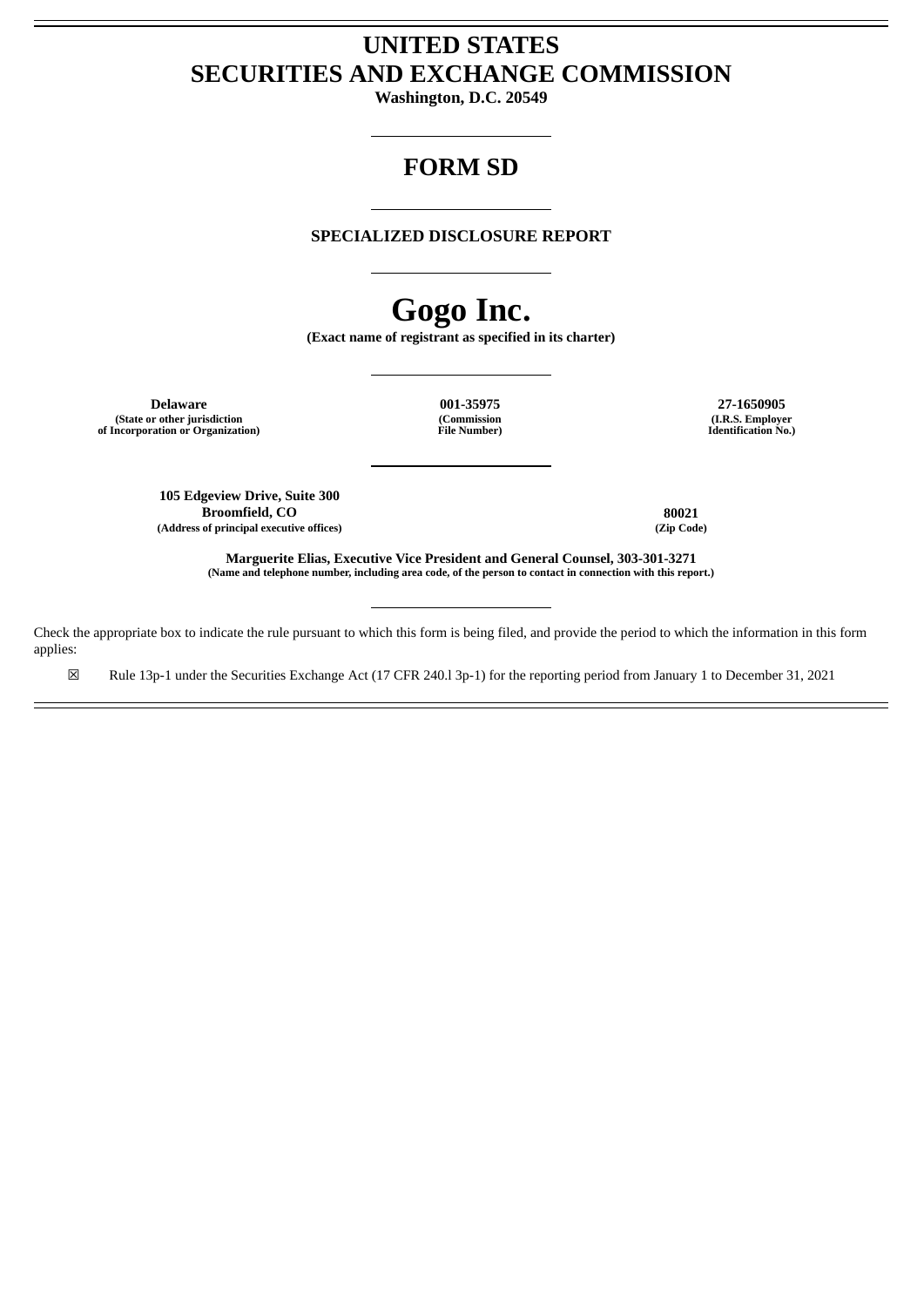## **Section 1—Conflict Minerals Disclosure**

## **Item 1.01 Conflict Minerals Disclosure and Report**

Gogo Inc. (the "Company") has filed a Conflict Minerals Report for the year ended December 31, 2021 with the Securities and Exchange Commission (the "SEC"). The Company evaluated its current product lines and determined that certain products the Company manufactures or contracts to manufacture contain "conflict minerals" as defined in applicable SEC rules. Based on the results of the Company's good faith reasonable country of origin inquiry and due diligence efforts, we were unable to identify with reasonable certainty the country of origin of all the "conflict minerals" necessary to the functionality or production of such products or whether such materials came from recycled or scrap sources. A copy of the Conflict Minerals Report is also available at http://ir.gogoair.com/financial- information/sec-filings.

### **Item 1.02 Exhibits**

The Company's Conflict Minerals Report for the calendar year ended December 31, 2021 is filed herewith as Exhibit 1.01 as required by Items 1.01 and 1.02 of this Form.

## **Section 2—Exhibits**

## **Item 2.01 Exhibits**

1.01 Conflict Minerals Report for the calendar year ended December 31, 2021 as required by Items 1.01 and 1.02 of this Form.

2/4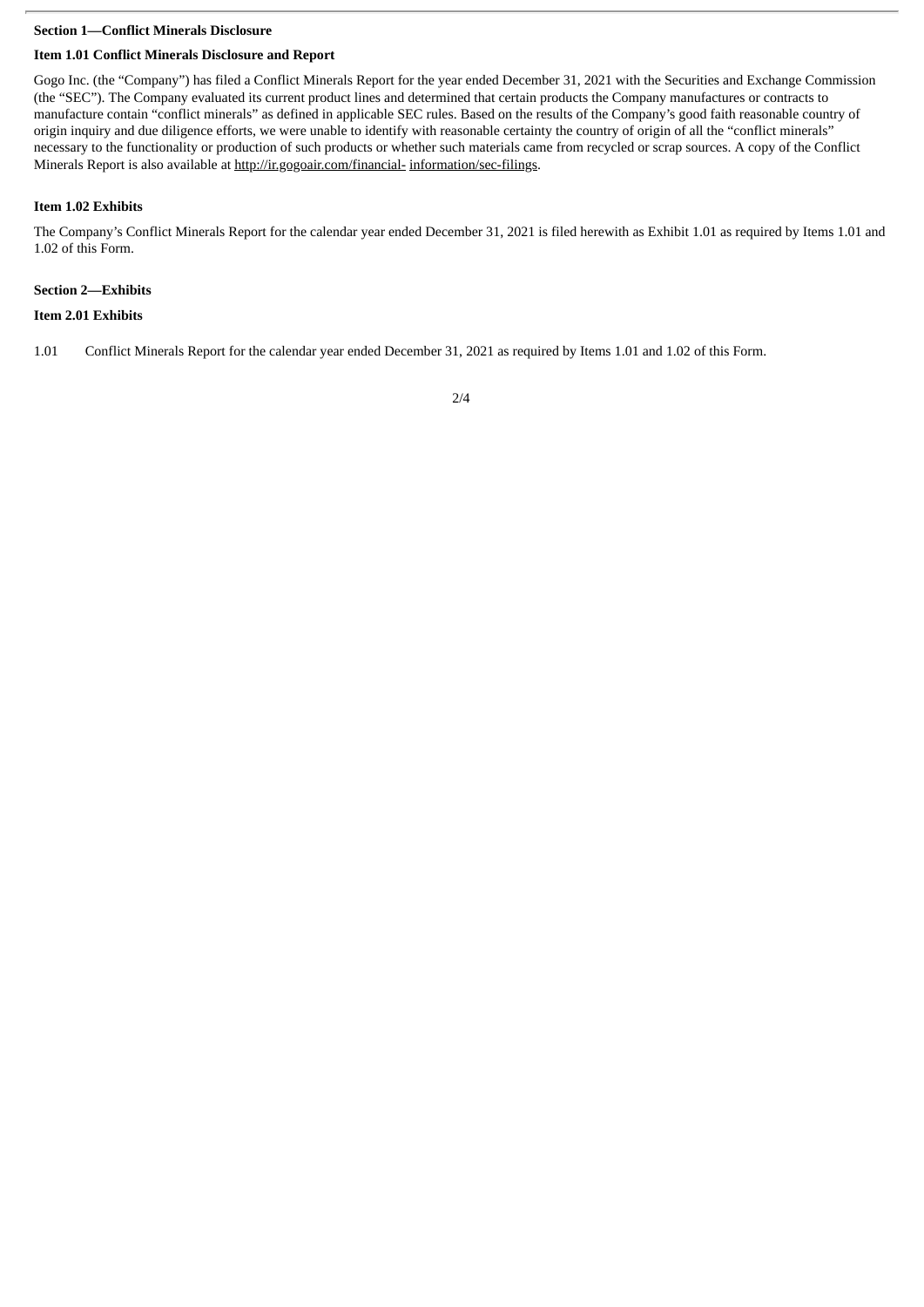**Signatures**

Pursuant to the requirements of the Securities Exchange Act of 1934, the registrant has duly caused this report to be signed on its behalf by the undersigned, thereunto duly authorized.

> GOGO INC. (Registrant)

Dated: May 31, 2022 **By:** /s/ Marguerite Elias

Marguerite Elias, Executive Vice President and General Counsel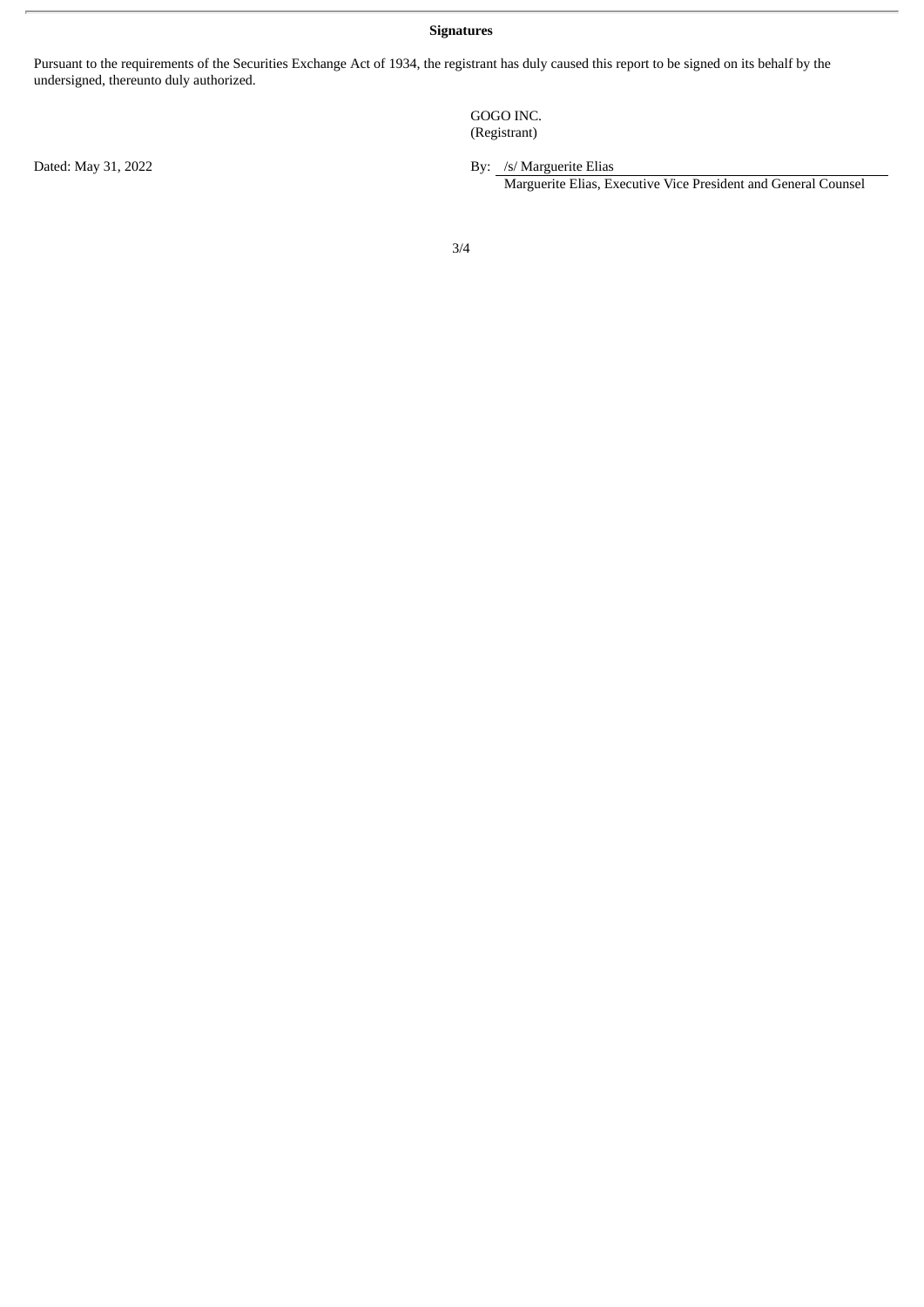## **Exhibit Index**

1.01 Conflict Minerals Report for the calendar year ended December 31, 2021 as required by Items 1.01 and 1.02 of this Form.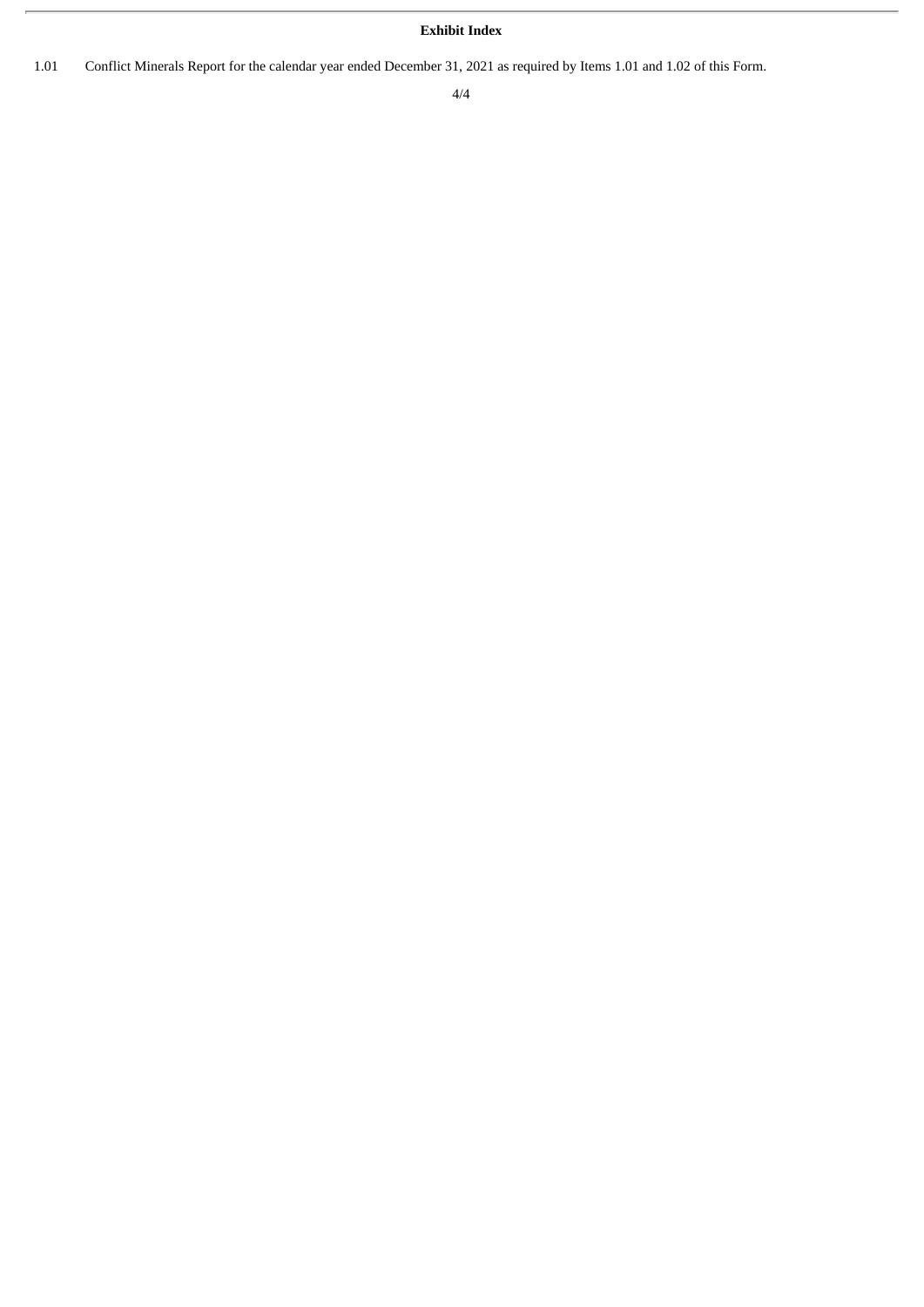## **Gogo Inc.**

## **Conflict Minerals Report**

## **For the Year Ended December 31, 2021**

#### **I. Overview**

This report (the "Report"), for the calendar year ended December 31, 2021, has been prepared by Gogo Inc. (hereinafter referred to as "Gogo," the "Company," "we," ''us," or "our'') pursuant to Rule 13p-1 (the "Rule") under the Securities Exchange Act of 1934. The Rule was adopted by the Securities and Exchange Commission ("SEC") to implement reporting and disclosure requirements related to conflict minerals as directed by the Dodd-Frank Wall Street Reform and Consumer Protection Act of 2010. The Rule imposes certain reporting obligations on SEC registrants who manufacture or contract to manufacture products containing conflict minerals which are necessary to the functionality or production of their products that are sourced from the Democratic Republic of Congo ("DRC") and the surrounding countries (hereinafter referred to as the "Covered Countries"). Conflict Minerals are defined as cassiterite, columbite- tantalite, gold, wolframite and their derivatives, which are limited to tin, tantalum, tungsten and gold ("3TG").

### **Gogo Business Aviation's Products**

One of Gogo's wholly-owned subsidiaries, Gogo Business Aviation LLC ("Gogo BA") offers a broad suite of in-flight internet connectivity and other voice and data communications products and services to the business aviation market. Gogo BA sells telecommunications equipment that contains the 3TG minerals, which Gogo BA manufactures or contracts to manufacture, to original equipment manufacturers of aircraft, fractional jet operators and aftermarket dealers of aircraft parts and equipment. For further information on our Gogo BA products and services, please visit www.business.gogoair.com.

#### **Our Conflict Minerals Policy**

Gogo BA has adopted a Conflict Minerals Position Statement outlining its intention to obtain products and services only from suppliers who demonstrate a serious commitment to the health and safety of their workers and operate in compliance with human rights laws. Our Conflict Minerals Position Statement is publicly available on our website at www.business.gogoair.com.

## **Reasonable Country of Origin Inquiry (RCOI)**

Gogo BA receives parts and components from multiple suppliers and contract manufacturers that are incorporated into the telecommunications equipment it sells. Gogo BA does not procure metals directly from the mines or smelters. Thus, in its RCOI, Gogo BA relied on its direct suppliers to provide information on the origin of the conflict minerals contained in components and materials supplied to it, including sources of 3TG within their products. For the current reporting period, Gogo BA surveyed the direct suppliers who comprised the majority of our component spend during calendar 2021. Despite conducting a good-faith RCOI, the Company was unable to identify with reasonable certainty the country of origin of the conflict minerals necessary to the functionality or production of the Gogo BA telecommunications equipment or whether such materials came from recycled or scrap sources.

While we have not yet identified any 3TG in our products as having originated in a Covered Country, we have not received sufficient information from our suppliers in order to determine the origin of some of the 3TG contained in the Company's products. Consequently, we are not in a position to determine whether such products are or are not, "DRC conflict free."

1/3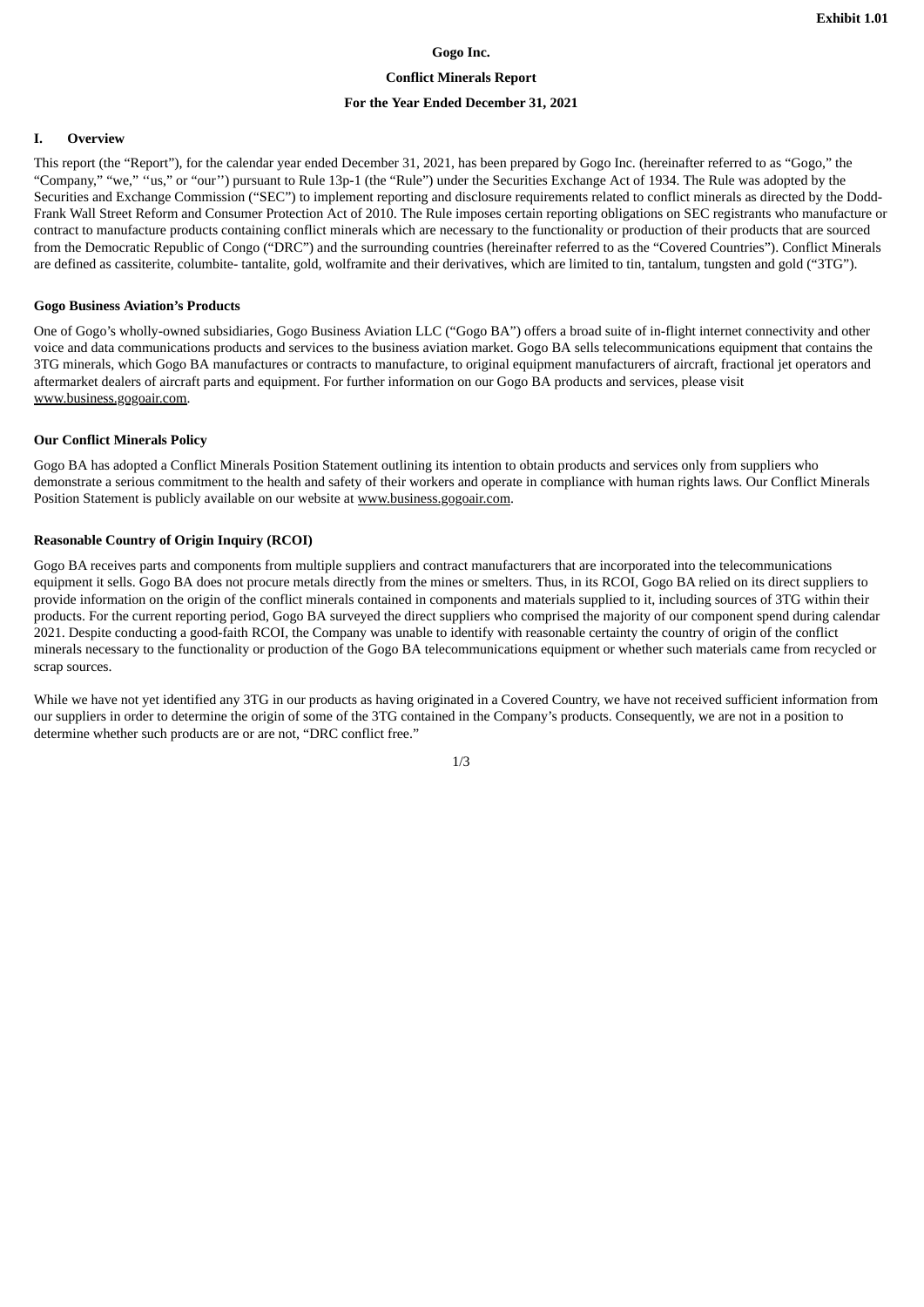## **2. Design of the Conflict Minerals Due Diligence Framework**

The due diligence measures utilized by Gogo BA were designed to conform, in all material respects, with the internationally recognized framework: The Organization for Economic Co-operation and Development (OECD) in the publication *OECD (2016) Due Diligence Guidance for Responsible Supply* Chains of Minerals from Conflict-Affected and High-Risk Areas: Third Edition, OECD Publishing and the related Supplements for 3TG that can be found at http://www.oecd.org/corporate/mne/mining.htm

## **3. Due Diligence Performed**

This section addresses the actions that the Company took to exercise due diligence on source and chain of custody of 3TG within the relevant supply chain.

Gogo BA continued to take appropriate measures to communicate the requirements of the rule and our expectations for compliance with our supply base. It is sometimes difficult, if not impossible, to trace conflict minerals to their mine or other location of origin after the smelting (tin, tantalum, tungsten) or refining (gold) processes. The smelters and refiners are consolidating points for raw ore and are in the best position in the total supply chain to know the origin of the ores. As the Company does not purchase raw ore or unrefined 3TG, our focus was to gain smelter information from our supply base.

We requested that all identified suppliers provide information to us regarding 3TG and smelters using the template developed by the Responsible Minerals Initiative (formerly the Conflict Free Sourcing Initiative), one of the programs of the Responsible Business Alliance (formerly the Electronic Industry Citizenship Coalition® (EICC®)) and The Global e-Sustainability Initiative (GeSI), known as the Conflict Minerals Reporting Template (the "Template"). The Template was developed to facilitate disclosure and communication of information regarding smelters and refiners that provide material to a manufacturer's supply chain. It includes questions regarding a direct supplier's conflict-free policy, its due diligence process and information about its supply chain such as the names and locations of smelters and refiners as well as the origin of 3TG used by those facilities. We have determined that requesting our identified suppliers to complete the Template represents our reasonable best efforts to determine the mines or locations of origin of 3TG in our supply chain. During our survey, we communicated with our identified suppliers on multiple occasions. The first communication requested 3TG information from the supplier and the follow up communications were sent to remind the identified suppliers to complete the requested action.

## Report on Supply Chain Due Diligence

This Conflict Minerals Report constitutes our annual report on our 3TG due diligence which is filed with the SEC and is available on our Company website under the SEC filings link on our Investor Relations page.

2/3